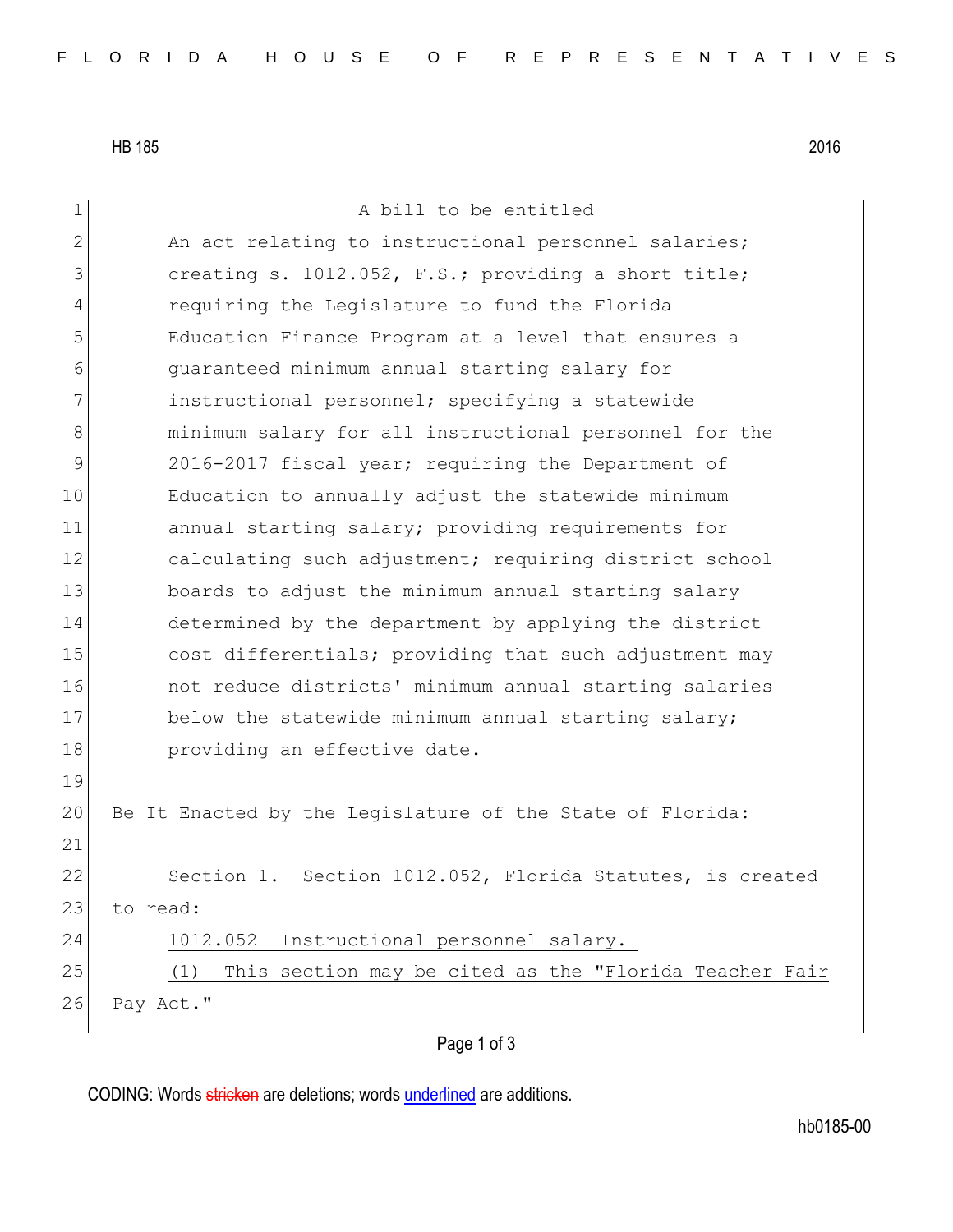## HB 185 2016

| 27 | In order to attract and retain instructional<br>(2)               |  |  |  |  |  |  |  |  |  |  |
|----|-------------------------------------------------------------------|--|--|--|--|--|--|--|--|--|--|
| 28 | personnel, the Legislature shall fund the Florida Education       |  |  |  |  |  |  |  |  |  |  |
| 29 | Finance Program in a manner that ensures that the collectively    |  |  |  |  |  |  |  |  |  |  |
| 30 | bargained salary schedules for instructional personnel are        |  |  |  |  |  |  |  |  |  |  |
| 31 | sufficient to guarantee a minimum annual starting salary while    |  |  |  |  |  |  |  |  |  |  |
| 32 | maintaining adequate funding for all other education program      |  |  |  |  |  |  |  |  |  |  |
| 33 | areas and personnel.                                              |  |  |  |  |  |  |  |  |  |  |
| 34 | (a) For the 2016-2017 fiscal year, the statewide minimum          |  |  |  |  |  |  |  |  |  |  |
| 35 | salary for all instructional personnel is \$50,000. By November 1 |  |  |  |  |  |  |  |  |  |  |
| 36 | of each fiscal year thereafter, the Department of Education       |  |  |  |  |  |  |  |  |  |  |
| 37 | shall calculate an adjusted statewide minimum annual starting     |  |  |  |  |  |  |  |  |  |  |
| 38 | salary for the upcoming fiscal year by increasing the minimum     |  |  |  |  |  |  |  |  |  |  |
| 39 | annual starting salary then in force by the rate of inflation     |  |  |  |  |  |  |  |  |  |  |
| 40 | for the 12 months before September 1. In making this adjusted     |  |  |  |  |  |  |  |  |  |  |
| 41 | statewide minimum annual starting salary calculation, the         |  |  |  |  |  |  |  |  |  |  |
| 42 | department shall use the Consumer Price Index for Urban Wage      |  |  |  |  |  |  |  |  |  |  |
| 43 | Earners and Clerical Workers, not seasonally adjusted, for the    |  |  |  |  |  |  |  |  |  |  |
| 44 | South Region or a successor index as calculated by the United     |  |  |  |  |  |  |  |  |  |  |
| 45 | States Department of Labor.                                       |  |  |  |  |  |  |  |  |  |  |
| 46 | (b) Each district school board shall adjust the statewide         |  |  |  |  |  |  |  |  |  |  |
| 47 | minimum annual starting salary calculated by the department by    |  |  |  |  |  |  |  |  |  |  |
| 48 | applying the district cost differential as provided in s.         |  |  |  |  |  |  |  |  |  |  |
| 49 | 1011.62(2). However, application of the district cost             |  |  |  |  |  |  |  |  |  |  |
| 50 | differential may not decrease the minimum annual starting salary  |  |  |  |  |  |  |  |  |  |  |
| 51 | in that district below the statewide minimum annual starting      |  |  |  |  |  |  |  |  |  |  |
| 52 | salary.                                                           |  |  |  |  |  |  |  |  |  |  |
|    |                                                                   |  |  |  |  |  |  |  |  |  |  |

## Page 2 of 3

CODING: Words stricken are deletions; words underlined are additions.